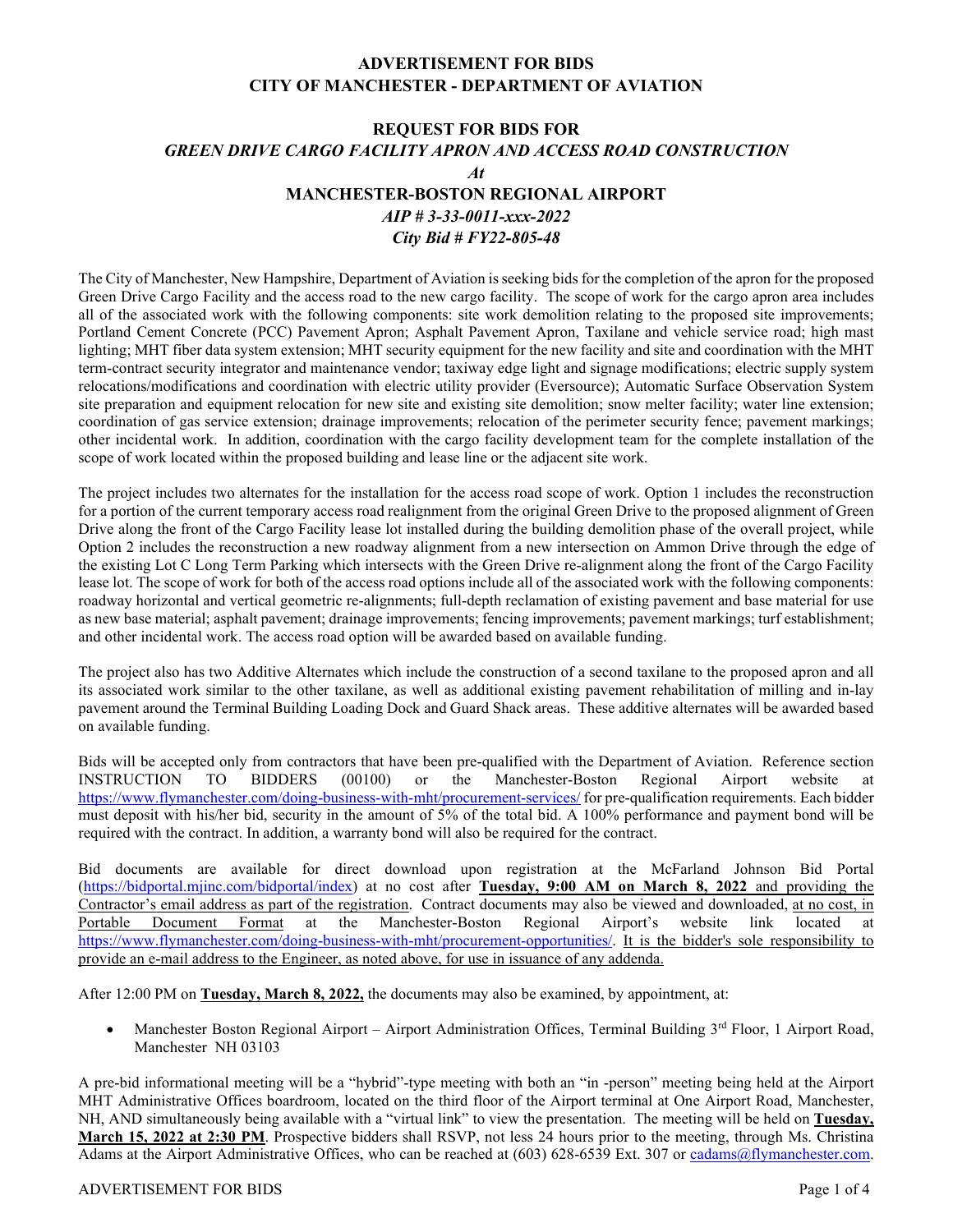The virtual meeting link will be provided upon registration by the prospective bidders for attendance and shown on the download websites. No individual or group "on-site" visits will be provided for the Runway Incursion Mitigation projects.

Bids will be publicly opened and read aloud on **Wednesday, April 6, 2022 at 2:30 PM (local time)** at the Airport Administrative Offices boardroom located on the third floor of the Airport terminal at One Airport Road, Manchester, NH. The contract will be awarded to lowest responsive and responsible bidder.

The Owner reserves the right to waive any informality in the bidding or to reject any or all bids.

In this bid process and the resulting Contract, if executed, all Bidders and Contractors must fully comply with the Contact Provision Guidelines for Obligated Sponsors and Airport Improvement Program Projects and contained within the Contract Documents. All requirements of the Federal funding and, as well as all administrative regulations shall apply to this project, as if herein written out in full. The attention of prospective bidders is called to the fact that this project is to be bid upon and the contract executed, under the Federal Funding Rules and Regulations for carrying out the provisions of:

- Affirmative Action Requirement (Executive Order 11246, as amended, and DOL Regulation 41 CFR Part 60-4)
- Buy American Preferences (Title 49 United States Code, §50101)
- Title VI Provisions of the Civil Rights Act of 1964, as amended and supplemented (Title 49 United States Code, § 47123 & FAA Order 1400.01)
- Davis-Bacon Act (2 CFR §200, Appendix II(D) and Regulation 29 CFR Part 5)
- Government Debarment and Suspension (2 CFR Part 180 (Subpart C), 2 CFR part 1200, DOT Order 4200.5 DOT Suspension & Debarment Procedures & Ineligibility)
- Disadvantaged Business Enterprise (49 CFR Part 26)
- Foreign Trade Restriction (Title 49 United States Code, §50104 and DOT Regulation 49 CFR Part 30)
- Lobbying and Influencing Federal Employees (Title 31 United States Code, §1352-Byrd Anti-Lobbying Amendment, 2 CFR part 200, Appendix II(J), and 49 CFR Part 20, Appendix A)
- Procurement of Recovered Materials (2 CFR §200.322, 40 CFR Part 247, and Solid Waste Disposal Act)

#### **NOTICE OF REQUIREMENT FOR AFFIRMATIVE ACTION to ENSURE EQUAL EMPLOYMENT OPPORTUNITY**

- 1. The Offeror's or Bidder's attention is called to the "Equal Opportunity Clause" and the "Standard Federal Equal Employment Opportunity Construction Contract Specifications" set forth herein.
- 2. The goals and timetables for minority and female participation, expressed in percentage terms for the Contractor's aggregate workforce in each trade on all construction work in the covered area, are as follows:

#### **Timetable**

Goals for minority participation for each trade: **4.0%** Town of Londonderry, County of Rockingham

Goals for female participation in each trade: **6.9%**

These goals are applicable to all of the Contractor's construction work (whether or not it is Federal or federally assisted) performed in the covered area. If the Contractor performs construction work in a geographical area located outside of the covered area, it shall apply the goals established for such geographical area where the work is actually performed. With regard to this second area, the Contractor also is subject to the goals for both its federally involved and nonfederally involved construction.

The Contractor's compliance with the Executive Order and the regulations in 41 CFR Part 60-4 shall be based on its implementation of the Equal Opportunity Clause, specific affirmative action obligations required by the specifications set forth in 41 CFR 60-4.3(a) and its efforts to meet the goals. The hours of minority and female employment and training must be substantially uniform throughout the length of the contract, and in each trade, and the Contractor shall make a good faith effort to employ minorities and women evenly on each of its projects. The transfer of minority or female employees or trainees from Contractor to Contractor or from project to project for the sole purpose of meeting the Contractor's goals shall be a violation of the contract, the Executive Order and the regulations in 41 CFR Part 60-4. Compliance with the goals will be measured against the total work hours performed.

- 3. The Contractor shall provide written notification to the Director of the Office of Federal Contract Compliance Programs (OFCCP) within 10 working days of award of any construction subcontract in excess of \$10,000 at any tier for construction work under the contract resulting from this solicitation. The notification shall list the name, address, and telephone number of the subcontractor; employer identification number of the subcontractor; estimated dollar amount of the subcontract; estimated starting and completion dates of the subcontract; and the geographical area in which the subcontract is to be performed.
- 4. As used in this notice and in the contract resulting from this solicitation, the "covered area" is **State of New Hampshire, County of Rockingham, Town of Londonderry.**

The, Manchester-Boston Regional Airport, in accordance with the provisions of Title VI of the Civil Rights Act of 1964 (78 Stat. 252, 42 U.S.C. §§ 2000d to 2000d-4) and the Regulations, hereby notifies all bidders that it will affirmatively ensure that any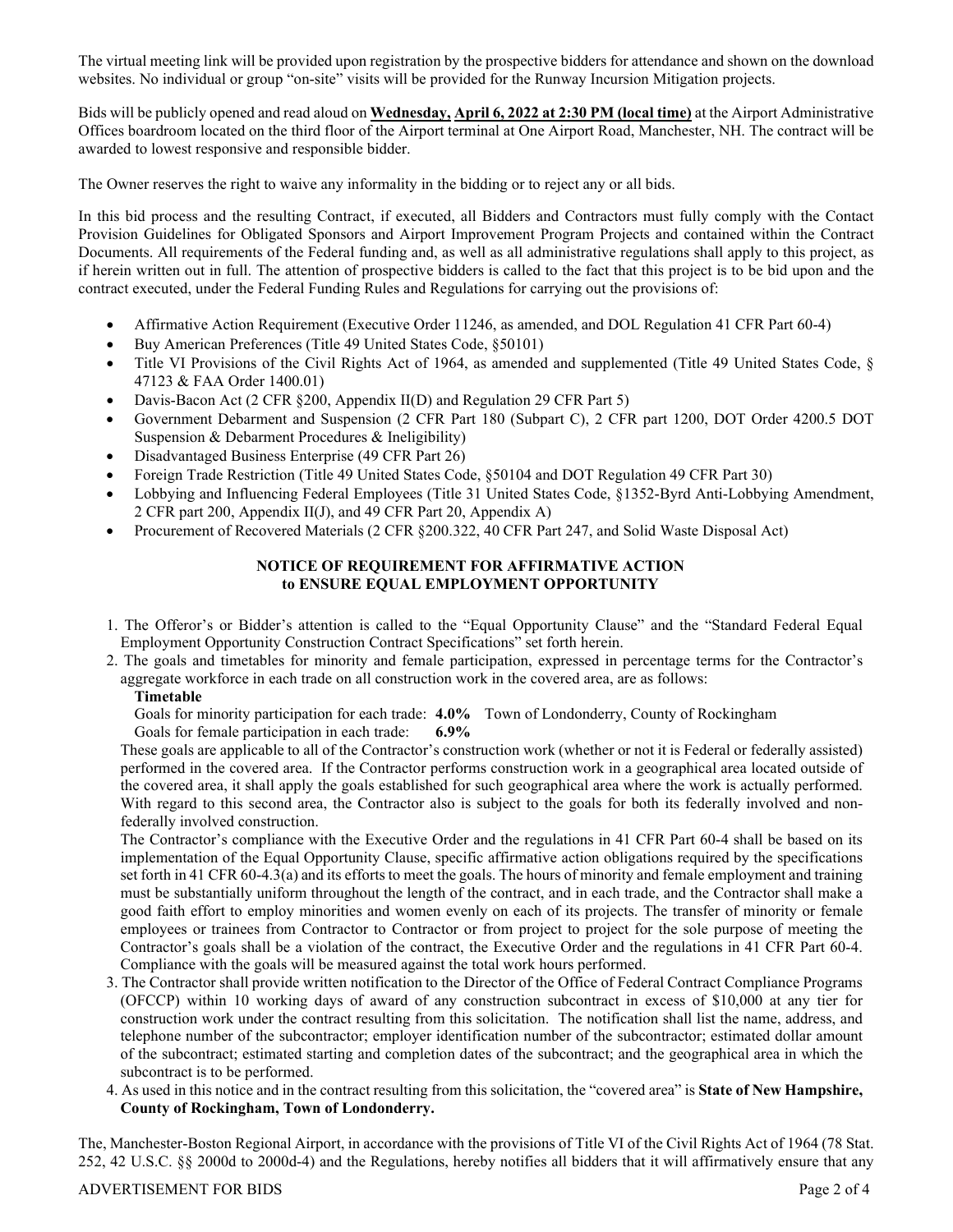contract entered into pursuant to this advertisement, disadvantaged business enterprises will be afforded full and fair opportunity to submit bids in response to this invitation and will not be discriminated against on the grounds of race, color, or national origin in consideration for an award. It is the policy of the Manchester-Boston Regional Airport to practice nondiscrimination based on race, color, sex, or national origin in the award or performance of this contract. All disadvantaged business enterprise firms qualifying under this solicitation are encouraged to submit bids/proposals. Award of this contract will be conditioned upon satisfying the requirements of this section.

2022 Aviation projects sponsored by the City of Manchester – Department of Aviation, Manchester, New Hampshire **utilize race-neutral DBE procedures**. **There is no specific DBE goal for this project.** Bidders must comply with the requirements of 49 CFR Part 26, including Appendix A, which discusses making good-faith efforts, to ensure that all DBE's and Small Businesses are afforded the maximum opportunity to work with them on federally funded projects. The City of Manchester – Department of Aviation, Manchester, New Hampshire **has an overall DBE goal of 6.5% for FAA funded projects** in Federal Fiscal Year (FFY) 2022.

The Bidder/Offeror shall make good faith efforts, as defined in Appendix A, 49 CRF Part 26 (Attachment 1), to meet the FFY 2022 overall DBE goal for DBE participation in the performance of this contract. The successful Bidder or Offeror must provide written confirmation of participation from each of the DBE firms the Bidder or Offeror lists in its commitment within five (5) days after bid opening.

All bidders will be required to execute a sworn Non-Collusion Affidavit statement, certifying that the bidder has not, either directly or indirectly, entered into any agreement, participated in any collusion, or otherwise taken any action in restraint of free competitive bidding in connection with such Contract.

All requests for information should be directed in writing to: David Brouillet, McFarland Johnson, located at 53 Regional Drive, Concord, NH 03301, by email @ [dbrouillet@mjinc.com](mailto:dbrouillet@mjinc.com) with a cc: copy to Luis Elguezabal, Assistant Airport Director for Operations and Facilities, by email @ [lelguezabal@flymanchester.com.](mailto:lelguezabal@flymanchester.com)

#### **END OF SECTION**